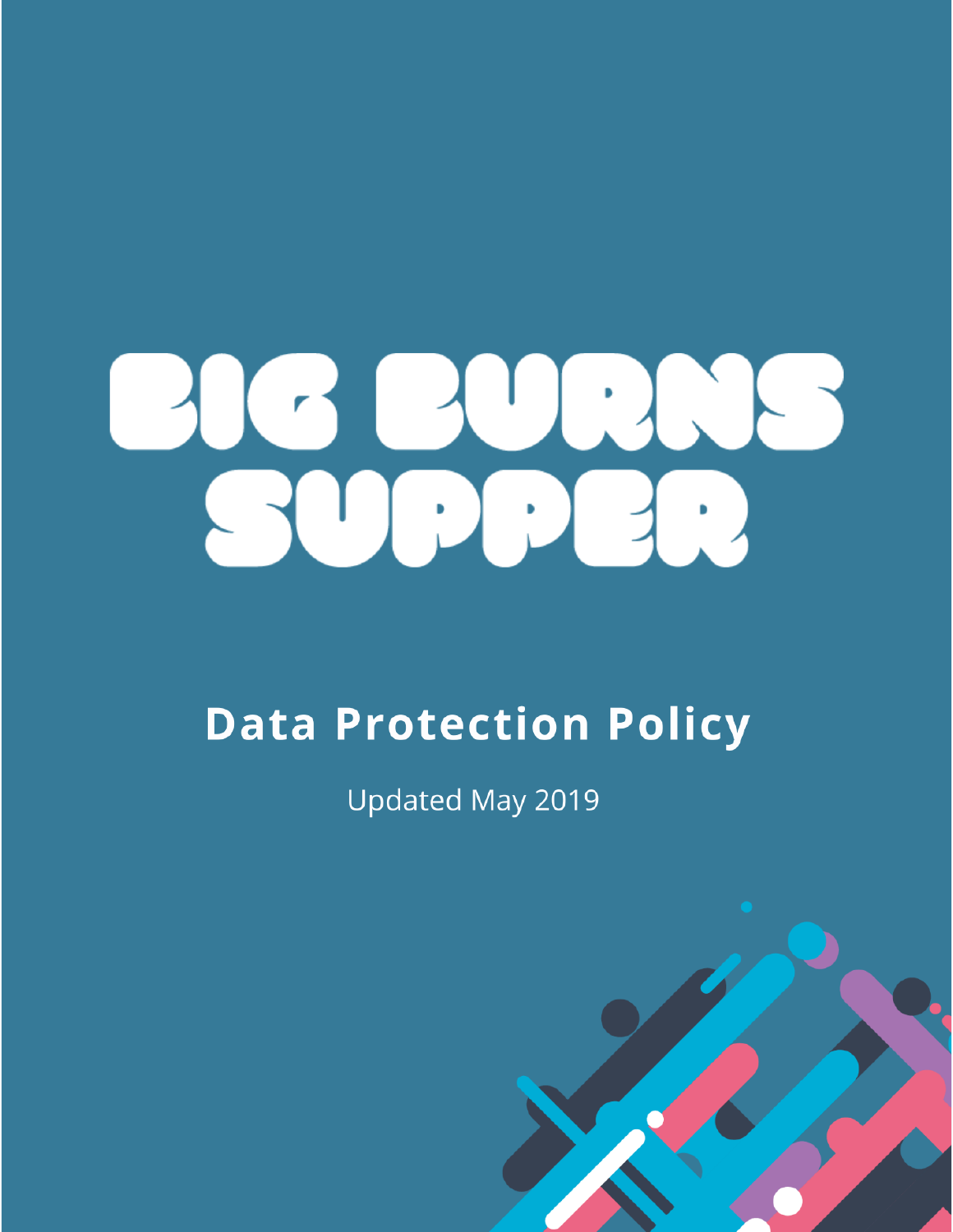## Electric Theatre Workshop Policy Statement

Electric Theatre Workshop is committed to compliance with the Data Protection Act (DPA). The organisation is committed to upholding the right to privacy for all personnel, participants, and customers/ other audience. Throughout the work of the Electric Theatre Workshop, personal information may be gathered through a variety of different ways for a range of different purposes. All persons associated with Electric Theatre Workshop have a responsibility to ensure that all data is protected and processed

This policy should inform the working practices of all personnel, paid or voluntary.

As such this policy will set out the Charities approach to collecting, storing and using data. It aims to make clear the principles for processing Data which underpins other policies relating to Protections of children and vulnerable groups, photography, Equalities Monitoring.

## **Legislation & Guidance**

This Policy is written in accordance with Data Protection Act 1998 (UK) and guidance from Information Commissioner and the Independent Theatre Council.

http://www.legislation.gov.uk/ukpga/1998/29/contents

#### https://ico.org.uk/media/for-organisations/guide-to-data-protection-2-8.pdf

\*Future changes to legislation are scheduled. The General Data Protection Regulation ("GDPR"), a new EU data protection regime, will replace the Data Protection Act 1998 ("DPA") in the UK from 25th May 2018. This includes changes relating to affirmed consent and information requests relating to personal data. The following policy is written in accordance with coming reforms.

### **Principles**

There are eight basic principles on the processing and storage of personal data that are key to compliance with the Act and that should be adhered to by Electric Theatre Workshop personnel.

All data should be:-

- Fairly and lawfully processed
- Processed for limited purposes
- Adequate, relevant and not excessive
- Accurate
- Not kept longer than necessary
- Processed in accordance with the data subject's rights
- Secure
- Not transferred to other countries without adequate protection

#### **Data Collection**

Data referred to in this document is data that comes under the Data Protection Act. That is any information disclosed to the company that can be used to identify a person's identity and sensitive personal information relating to individuals. Guidance on identifying what data comes under the DPA can be found here.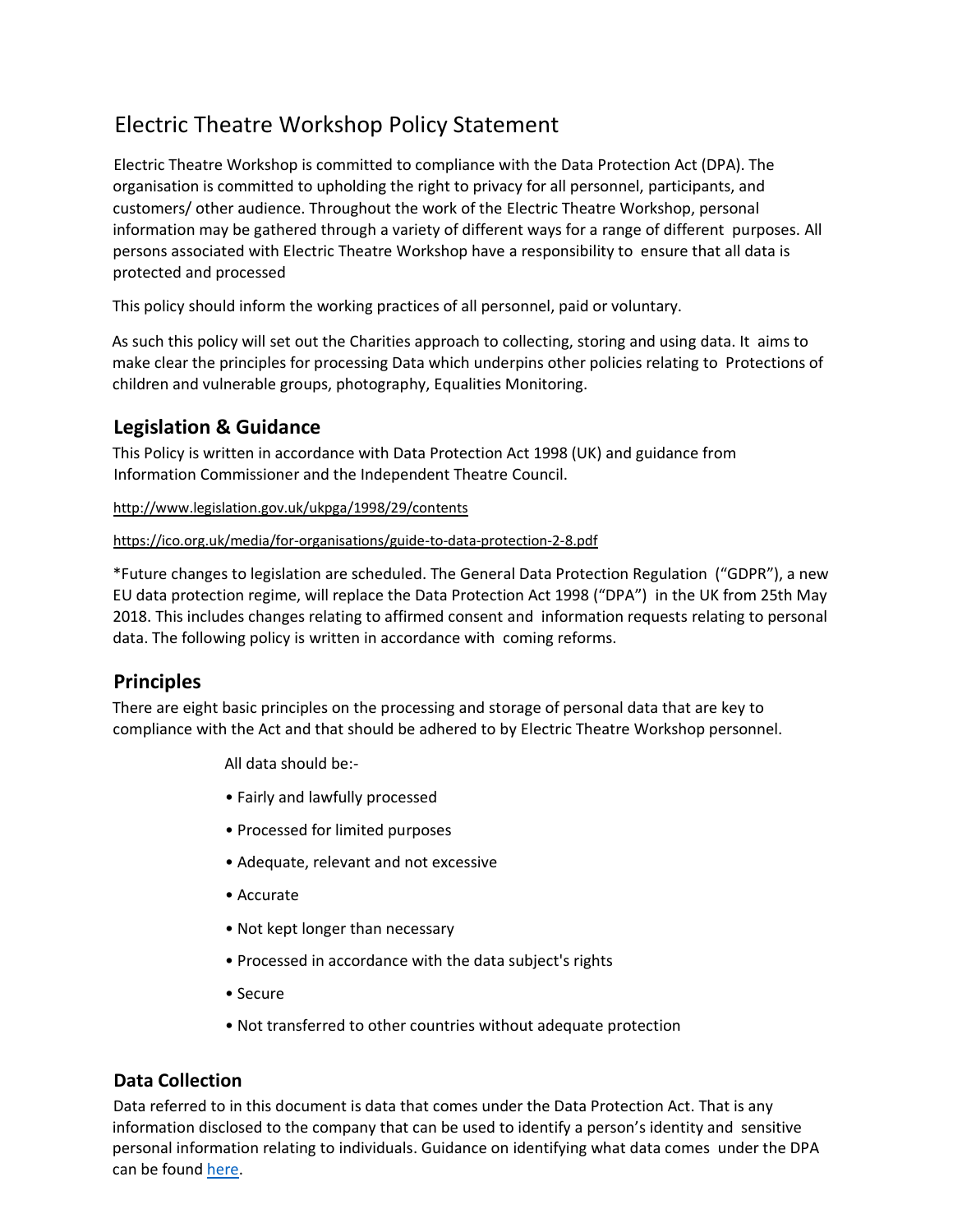While the collection of data is essential to both day to day and strategic operations. It is not in the company's interest to collect vast quantities of data or information. Personnel should only collect data that is essential to the company's operations for the duration of time it is useful for.

Occasions when data is likely to be generated, and appropriately processed by applying the 8 principles identified, include and are not limited to;

- Registration and recording of activities; membership/ participant contact details, attendance register, incident reporting, photography
- Research, planning and development activities
- Marketing and advertising campaigns
- Recruitment and Employment Activities; CVs, application documents, equalities monitoring, contracting, supervision,
- Box office; Ticketing, Transactions, customer services & complaints

Before collecting ALL data, ensure that the individual or data subject;

- Aware that this data is being recorded.
- Understands clearly how this information will be processed
- Aware that they have a right to know what is being recorded and request that inaccuracies be changed.
- Can refuse to have their data recorded, or can opt out at any time.

#### **Uses**

Electric Theatre Workshop acknowledges that data collected must be used fairly and lawfully, and for the intended purpose it was collected for. It must be used in a manner that respects the data subject's rights to privacy and protection from harms as enshrined in law.

The intended use of data collected and how the data will be processed must be made clear to the data subject, and their permission to use their data in this way granted, prior to disclosure. For example, data collected during transactions may not be used for Marketing purposes later unless consented to before disclosure.

It is not permissible to alter or adapt data out with the purpose or process without express permission to make changes from the data subject beforehand.

#### **Storage**

Every effort should be taken to protect data and sensitive personal information from inappropriate access and use.

ALL Data collected on behalf of Electric Theatre Workshop must be stored securely and for an appropriate length of time. Data is often time sensitive due to changing circumstances and trends, and therefore the company seeks to only hold data for as long as is appropriate for purpose, except where records are required by law. i.e health and safety or employment regulation.

Data stored online must be protected by encryption with strong passwords. It it's the duty of Electric Theatre Workshop to ensure that any third party service providers are reputable, secure and compliant with the act.

Desktops, laptops or other handheld devices on which data is stored, must employ methods of encryption such as; individual logins on office PCs, security passwords, or other. And, have adequate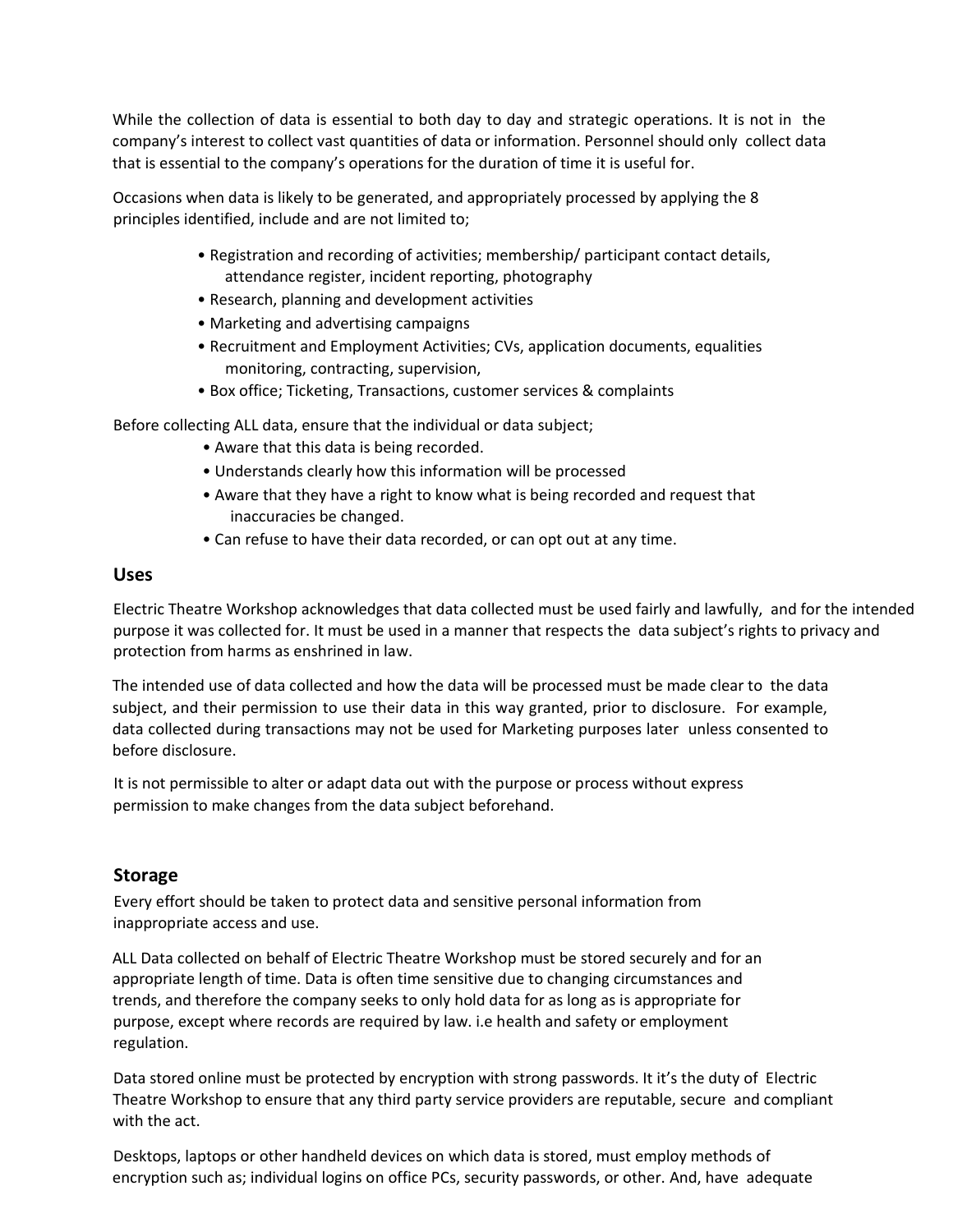protections from unauthorized access by persons onsite or remotely. Electric Theatre Workshop urges extra caution when accessing, processing or temporarily storing sensitive personal information on handheld devices due to the high risk of data loss or unauthorized access. The organisation does accept that in practice the likelihood of needing to use hand held devices in this manner is high given the benefits of smart technology to the charities outputs. These benefits however must be weighed against the risk to data security by storing sensitive information on hand held devices through damage, loss or theft. The company therefore stipulates this is only done when is absolutely necessary with the consideration of the 8 principals during all processes for each data subject.

Hardcopy or paper based data must be secured behind two locks. Access is only permissible to authorized persons.

After data has been stored for a maximum of 1 year it must be assessed as to whether that detail is still accurate, relevant, or should be archived for legal purposes or permanently destroyed.

Where data is to be destroyed, paper based data should be shredded and taken to civic waste dept to be processed immediately. The shredded material should not be put out for street side collection. The company requires personnel to be vigilant of documents (including handwritten notes and scraps of paper) put in waste paper bins and to only print when necessary. Desktop Pcs settings should be set to empty the recycle bin, clear caches frequently and personnel

should adopt good practice of double deleting data that may contain sensitive information after use. Where a Desktop Pc, or other device is to be scrapped, the company must ensure all data is wiped from the machines hard drive before relinquishing ownership.

#### **Consent**

Electric Theatre Workshop in compliance with the DPA requires consent from an individual before becoming a becoming a data subject, through the recording of identifying data or sensitive personal information. An individual's consent is required regarding what we record, how long we record it for, and what we use it for. Where consent is granted, it should be indicated by positive affirmation and not just assumed.

Data subjects can access, modify or withdraw consent to use their personal information at any time, instruction on how to do this must be made available to the data subject.

Young people under the age of 16 requires consent of a parent, guardian or appropriate adult.

#### **Confidentiality**

In our commitment to upholding the rights of the data subject any information disclosed to, or held by the company must be treated in the strictest confidence.

The processing of personal data often requires information being shared. All Electric Theatre Workshop personnel are considered data processors within the company but are not authorized to process all data. Authority is implied where it is appropriate to the function of the processors role. For example Box office information may only be accessed by box office staff and senior management, Group contact details only by appropriate group staff, customers sensitive financial information shared between box office staff member and card payments service provider. Implied Authority applies only for actives relating to the purpose agreed upon between the company and the data subject.

Electric Theatre Workshop will not share or sell data to third parties. It is not permissible to share any data relating to any data subjects with unauthorized persons or parties, that is a person not consented to by the individual, or authorized by senior management to process that data.

Confidentiality may only be broken if there is risk of harm or threat to individuals, public or